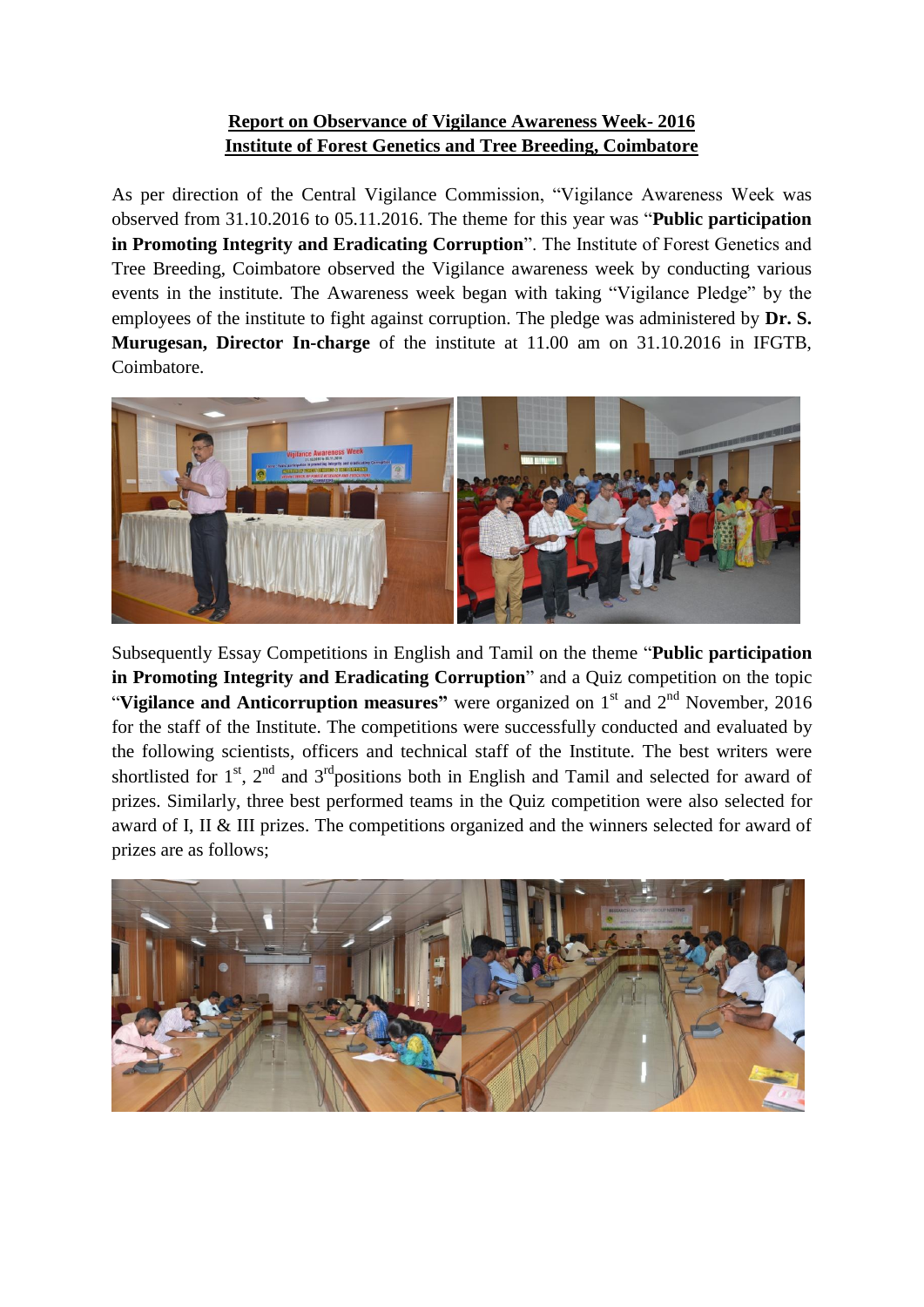| SI. | <b>of</b><br><b>Name</b><br>the | Name and Designation of the Prize winners      | <b>Position</b> |
|-----|---------------------------------|------------------------------------------------|-----------------|
| No. | <b>Events</b>                   |                                                |                 |
| 1   | Essay competition               | Smt. R. G. Anithaa, Research Assistant - II    | I               |
|     | in English                      | Shri. S. Ganesan, Lower Division Clerk         | $\mathbf{I}$    |
|     |                                 | Shri. K. Madhukannan, Storekeeper              | Ш               |
| 2   | Essay competition               | Shri. K. Madhukannan, Storekeeper              | I               |
|     | in Tamil                        | Shri. P. Chitra, Junior Research Fellow        | $\mathbf{I}$    |
|     |                                 | Smt. N. Sudha, Research Assistant - II         | Ш               |
|     |                                 | Shri. M. Priya, Junior Research Fellow         | III             |
| 3   | Quiz competition                | $Team - A$                                     | I               |
|     |                                 | Dr. A. Nicodemus, Scientist - F                |                 |
|     |                                 | Shri. M. Priya, Junior Research Fellow         |                 |
|     |                                 | Shri. M. Utchimahali, Junior Research Fellow   |                 |
|     |                                 | Shri. P. Subramaniyan, Junior Research Fellow  |                 |
|     |                                 | $Team - B$                                     | $\rm II$        |
|     |                                 | Shri. K. Vinothkumar, Junior Research Fellow   |                 |
|     |                                 | Shri. T. N. Jayaganesh, Junior Research Fellow |                 |
|     |                                 | Shri. R. Arun, Field Assistant                 |                 |
|     |                                 | Shri. G. Sumathi, Junior Research Fellow       |                 |
|     |                                 | $Team - C$                                     | Ш               |
|     |                                 | Shri. K. Madhukannan, Storekeeper              |                 |
|     |                                 | Shri. G. Moulidharan, Multi-Tasking staff      |                 |
|     |                                 | Shri. S. Sethuvasan, Research Associate        |                 |
|     |                                 | Shri. Sneha Gobi, Junior Research Fellow       |                 |

## **Details of events and Prize winners**

The Valedictory function of the Vigilance Awareness Week was held on 04.11.2016 at 4.30 PM in the institute auditorium. Mrs. Minu Pramod, IRS, Additional Commissioner of Central Excise, Coimbatore presided over the function in the presence of the Director, R.S. Prashanth, IFS, IFGTB, Dr. S. Murugesan, Scientist- G & Group Coordinator Research, Dr. A. Balu, Scientist – G & Vigilance Officer, Dr. B. Nagarajan, Scientist – F and Dr. A. Rajasekaran, Scientist – E.

Smt. R.G. Anithaa, R.A.II briefed the Chief Guest and audience about the activities that took place in the Institute during the Vigilance Awareness Week, 2016.

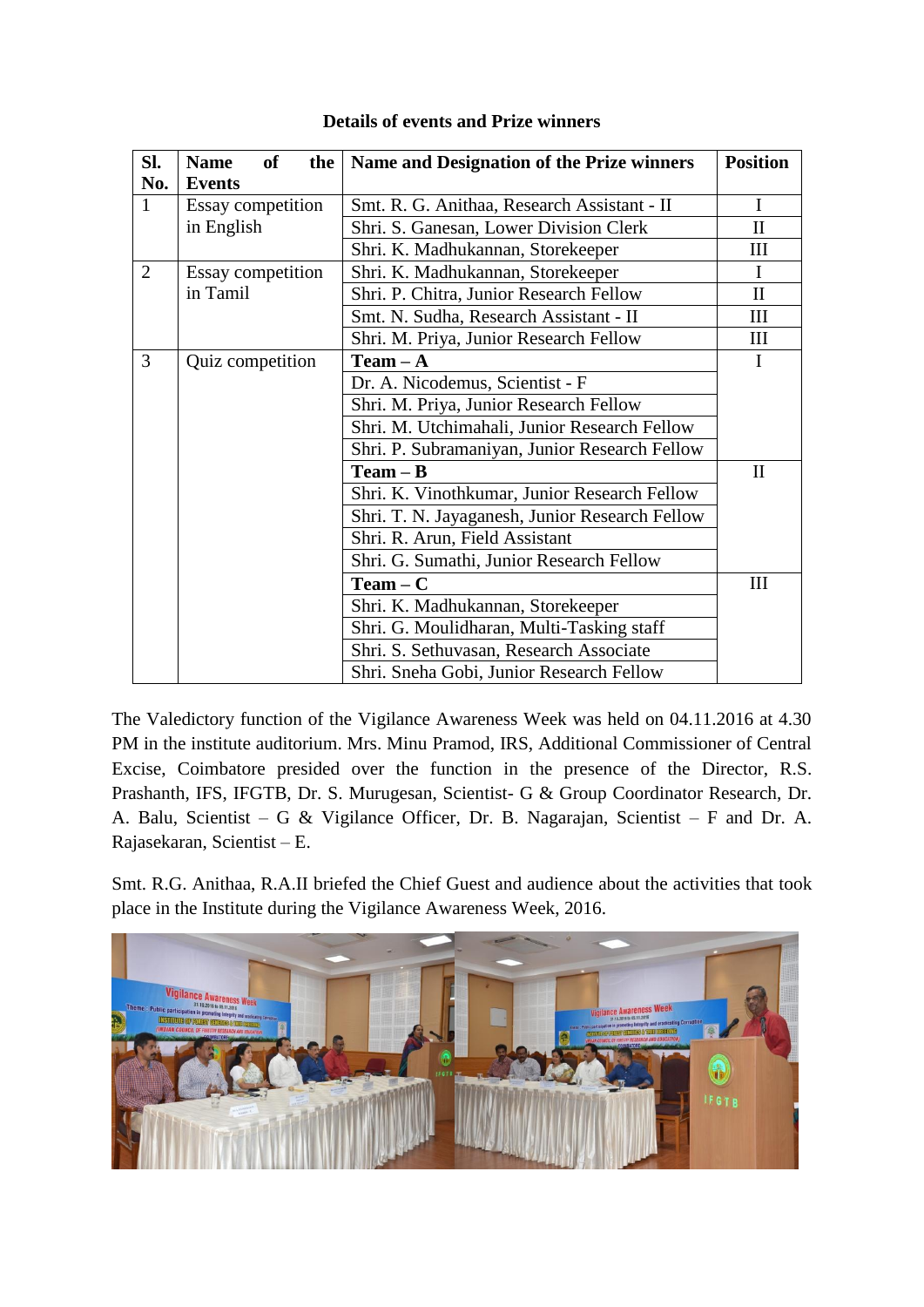Dr.B.Nagarajan, Sci-F welcomed the Chief Guest and gatherings of the Valedictory function. Dr. A. Balu, Vigilance Officer, IFGTB presented a report on Vigilance Awareness Week observed at the Institute during  $31<sup>st</sup>$  October to  $4<sup>th</sup>$ November, 2016. He briefed the Chief Guest and gatherings about the importance of observance of Vigilance Awareness Week every year and the activities done at the Institute in connection with the Vigilance Awareness week -2016. Also conveyed the Vigilance and Anticorruption measures which have been adopted and implemented by the Institute to bring about transparency and promote integrity in the research and administrative activities being dealt.



On the occasion Dr. S. Murugesan, GCR talked about the causes of corruption. He opined that any disturbance in the thoughts leads corruption and also he pointed out that the corruption starts at home. Parents infuse corruption in the minds of children by the way of giving gifts and compliments for doing good things and excelling in studies. He also emphasized the need for teaching morality to the children at home and having subject on moral science at the educational Institutions.

Shri, R.S.Prashanth, IFS Director gave the Presidential Address on the occasion. In his speech he pointed out that the corruption does not mean only the monitory benefits and also the lacunae in following and implementing correct procedures in administration and day to day to official activities. He also cautioned that the elders should be cautious about committing mistakes and doing wrong things as the children are watching. He commented that the children are good observers. They practice what they observed from the elders. So, elders should be more cautious and responsible to teach the correct things and show the right paths to the children.